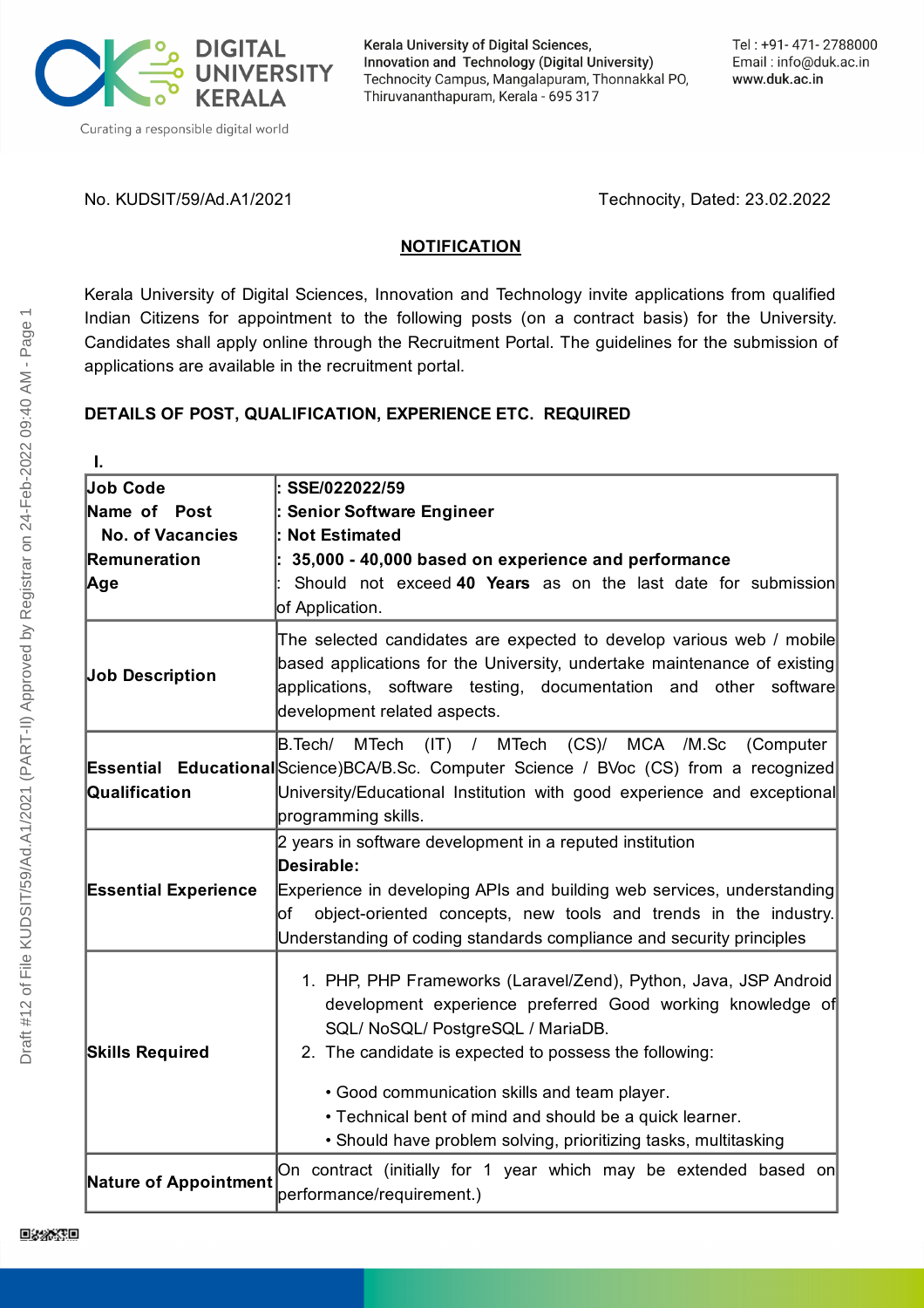| Job Code<br>Name of Post<br>No. of Vacancies<br>Remuneration<br>Age | SE/022022/59<br><b>Software Engineer</b><br><b>Not Estimated</b><br>30,000 - 35,000 based on experience and performance<br>: Should not exceed 35 Years as on the last date for submission<br>of Application                                                                                                                                                                                                                                    |
|---------------------------------------------------------------------|-------------------------------------------------------------------------------------------------------------------------------------------------------------------------------------------------------------------------------------------------------------------------------------------------------------------------------------------------------------------------------------------------------------------------------------------------|
| <b>Job Description</b>                                              | The selected candidates are expected to develop various web / mobile<br>based applications for the University, undertake maintenance of<br>existing applications, software testing, documentation and other<br>software development related aspects. Expertise in sampling design<br>and analysis of data.                                                                                                                                      |
| Essential<br>Qualification                                          | B. Tech/ MTech (IT) / MTech (CS)/ MCA /M. Sc (Computer Science)<br><b>Educational</b> BCA/B.Sc (Computer Science) / BVoc (CS) from a recognized<br>University/Educational Institution with good experience and exceptional<br>programming skills.                                                                                                                                                                                               |
| <b>Essential Experience</b>                                         | 1 year experience in software development in a reputed institution.<br>Desirable:<br>in developing APIs and building web<br>Experience<br>services,<br>understanding of object-oriented concepts, new tools and trends in the<br>industry. Understanding of coding standards compliance and security<br>principles.                                                                                                                             |
| <b>Skills Required</b>                                              | 1. AJAX, jQuery, Bootstrap, reactJS /nodeJS, HTML5, CSS<br>Understanding of coding standards compliance and security<br>principles.<br><b>Desirable:</b> Knowledge of visual design tools<br>2. The candidate is expected to possess the following:<br>• Good communication skills and team player.<br>• Technical bent of mind and should be a quick learner.<br>• Should have problem solving, prioritizing tasks, multitasking<br>abilities. |
| <b>Nature of Appointment</b>                                        | On contract (initially for 1 year which may be extended based on<br>performance/requirement.)                                                                                                                                                                                                                                                                                                                                                   |

| Ш.                                                                         |                                                                                                                                                                                                   |
|----------------------------------------------------------------------------|---------------------------------------------------------------------------------------------------------------------------------------------------------------------------------------------------|
| Job Code<br>Name of Post<br><b>No. of Vacancies</b><br>Remuneration<br>Age | SEM/022022/59<br>: Software Engineer (MOODLE)<br>l: 01<br>$\vert$ : 30,000 - 35,000 per month (Consolidated)<br>: Should not exceed 35 Years as on the last date for submission<br>of Application |
| Educational<br>Essential<br>Qualification                                  | MTech/BTech/BE in Computer Science / IT / Electronics Or MCA or MSc  <br>Science / IT / Electronics from a<br>Computer<br>recognized<br>lin<br>University/Educational Institution.                |

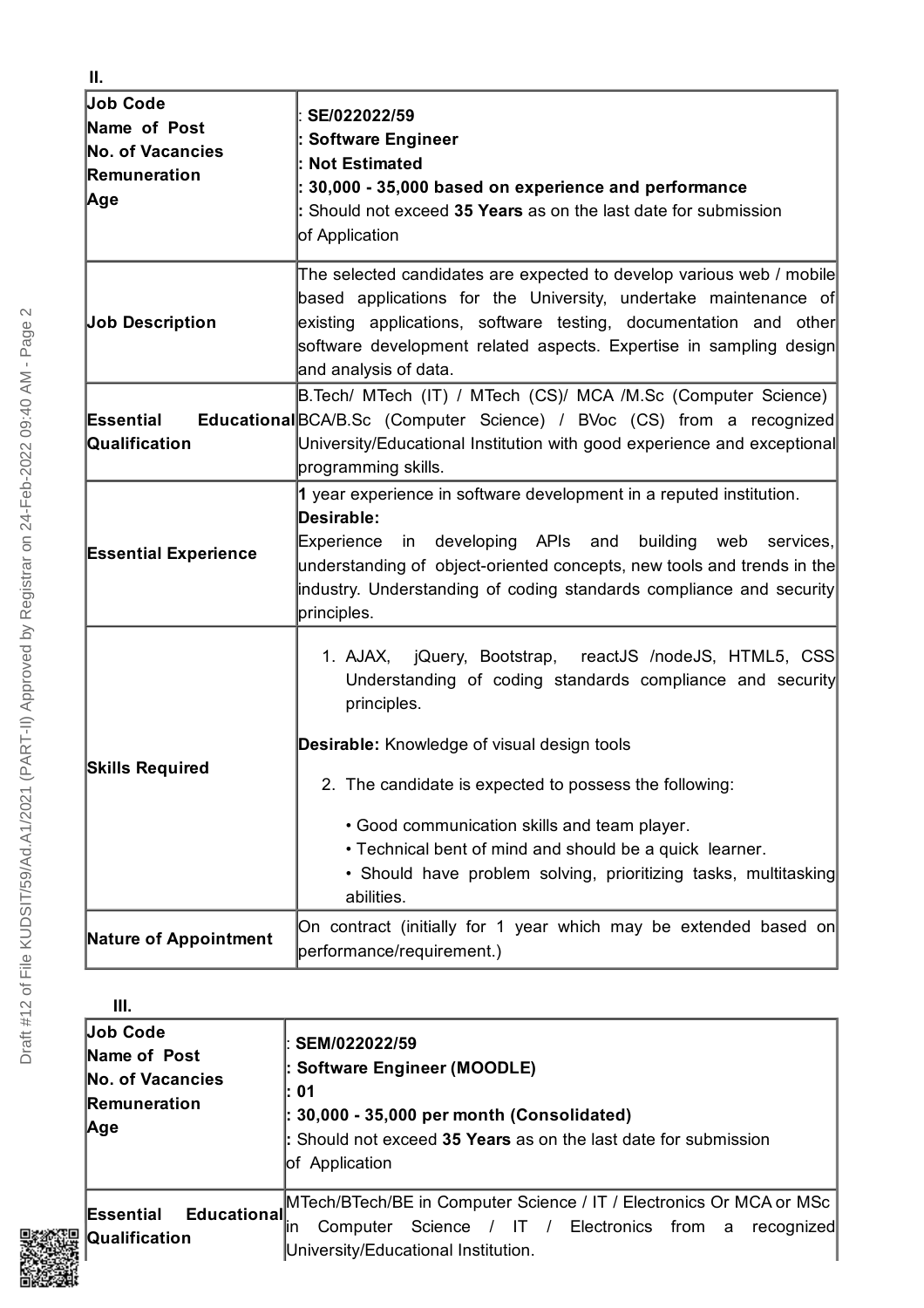| <b>Essential Experience</b>                                     | Minimum 1 years of Experience in MOODLE installation, configurations<br>and customizations, and developing web applications using MVC<br>framework with PHP or Java                                                                                                                                                                                                                                                                                                                                                                                                                                                                                                                                                                                                                                                                                                                                                                                                                                                                                                                                                                                       |
|-----------------------------------------------------------------|-----------------------------------------------------------------------------------------------------------------------------------------------------------------------------------------------------------------------------------------------------------------------------------------------------------------------------------------------------------------------------------------------------------------------------------------------------------------------------------------------------------------------------------------------------------------------------------------------------------------------------------------------------------------------------------------------------------------------------------------------------------------------------------------------------------------------------------------------------------------------------------------------------------------------------------------------------------------------------------------------------------------------------------------------------------------------------------------------------------------------------------------------------------|
| <b>Skills Required</b>                                          | 1. Installation, configurations and customizations of MOODLE,<br>PHP/Java, Javascript, JQuery/Angular, HTML, CSS, Postgresql<br>/MySQL/MSSQL.                                                                                                                                                                                                                                                                                                                                                                                                                                                                                                                                                                                                                                                                                                                                                                                                                                                                                                                                                                                                             |
| Job<br><b>Roles</b><br>$\mathbf{g}$<br><b>Responsibilities:</b> | • Experience in installation, configurations and customizations of<br><b>MOODLE</b><br>Experience developing web applications using Java/PHP<br>٠<br>• Experience in MVC framework with Java/PHP<br>• Good knowledge of Microservices<br>• Experience working with tools like Git<br>• Demonstrate strong design and programming skills using JSON,<br>Web<br>• Services, XML, PL/SQL in Unix and Windows environments<br>• Strong background working with Linux/UNIX environments<br>• Working<br>knowledge with PostgreSQL/MySQL/DB2/MongoDB<br>databases.<br>• Passion to stay on top of the latest happenings in the tech world<br>and an<br>• attitude to discuss and bring those into play.<br>• Strong collaboration and communication skills within distributed<br>project<br>teams<br>Excellent written and verbal communication skills<br>Technical bent of mind and should be a quick learner<br>• Should have problem solving, prioritising tasks,<br>multitasking<br>abilities<br>Should be able to understand and handle tasks independently<br>Should be able to work to deadlines and should be flexible to work<br>on any<br>assignment. |
| <b>Nature of Appointment</b>                                    | On contract (initially for 1 year which may be extended based on<br>performance/requirement.)                                                                                                                                                                                                                                                                                                                                                                                                                                                                                                                                                                                                                                                                                                                                                                                                                                                                                                                                                                                                                                                             |

## **Age relaxation for submission of application:**

5 years for candidates belonging to SC/ ST and 3 years for OBC candidates.

## **Mode of Selection:**

The selection will be based on an interview.

## **General Instructions**

I. Scanned copy of the documents to prove age, qualifications, experience, etc. should be uploaded along with online application and originals to be produced as and when called for.